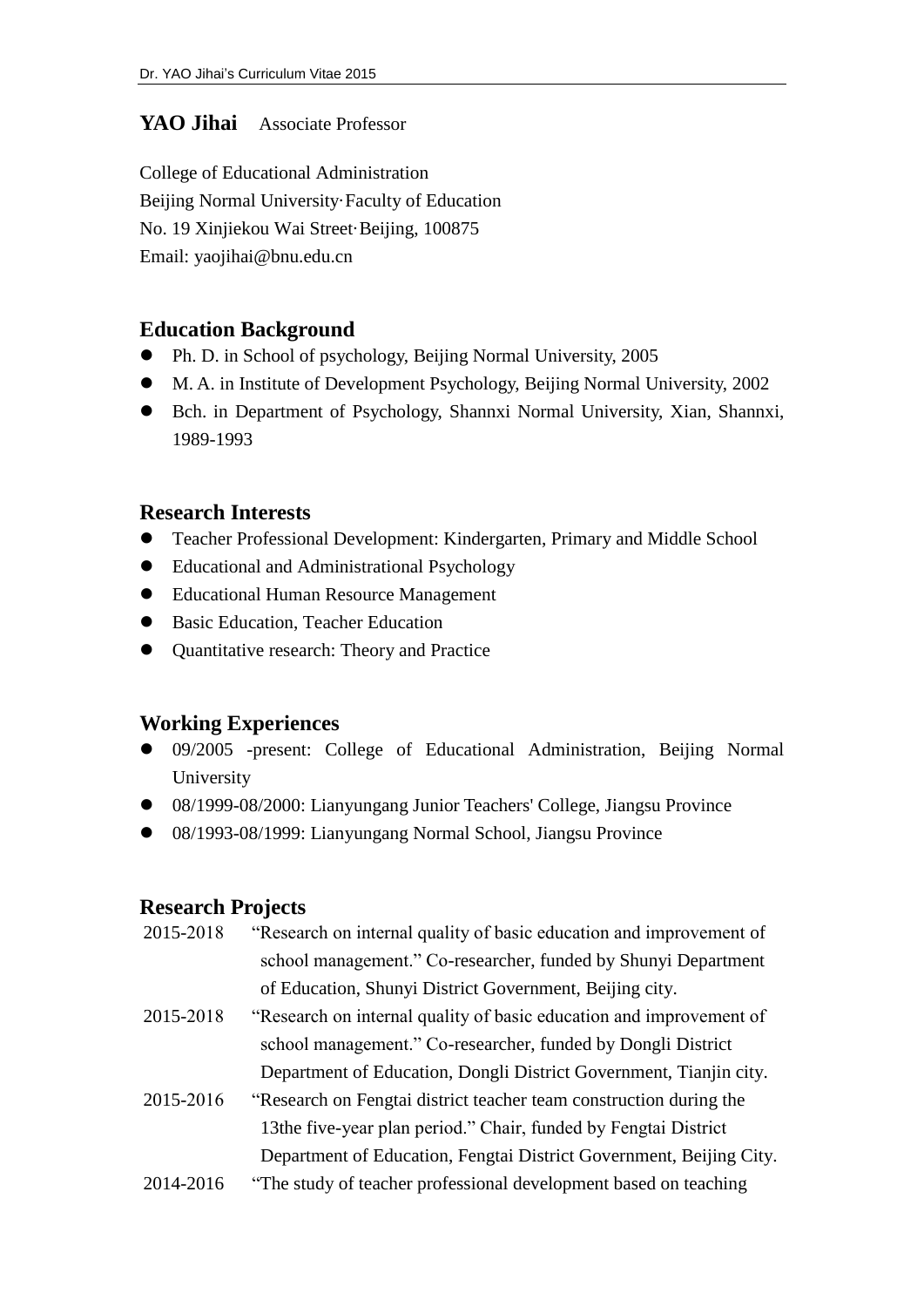autonomy." Chair, supported by "the Fundamental Research Funds for the Central Universities".

- 2014-2017 "Teacher development assistance program." Chair, funded by Beijing Huairou District Qiaozi Primary School, Beijing City.
- 2014-2017 "Teacher development assistance program." Chair, funded by Yantai No.3 Middle school, Yantai city in Shandong province.
- 2014-2015 "Teacher development assistance program." Chair, funded by Xichen District Sanjiaosi Kindergarten, Beijing city.
- 2010-2015 The Member of "School Mnagement Improvement for Equeity and quality" of Cooperation Programme between UNICEF and MoE.
- 2006-2010 The Member of "Children Friendly School and School Mnagement" of Cooperation Programme between UNICEF and MoE. As a National expert, mainly made research design of the project's evaluation, participating in project's implementation, and writing project report.
- 2006-2010 The National Expert of China-UNICEF cooperative project "Development of China National Standards of Child Friendly Schools", especially the part related to dimension of "participate and harmony".
- 2008-2010 "The effect of teacher autonomy on teachers' job satisfaction." Chair, funded by Beijing Department of Education, Beijing Government, Beijing City.

## **Honors and Awards**

- 2015 Award for Excellent Research Paper on Educational Research by Beijing Higher Education Research Society in China.
- 2013 Award for Excellent Research Paper on Educational Research by Beijing Education Research Society in China.
- 2010 Award for Excellent Teaching Output for Postgraduates *Quantitative Research Method* by Beijing Normal University.
- 2011 Award for Excellent Teaching Output for Postgraduates *Organizational behavior in Education* by Beijing Normal University.

# **Authored Book:**

- Yao, Jihai (2015). *How Principals guide and lead teachers to develop.* Beijing: Beijing Normal University Press.
- Yao, Jihai(2013). *Psychological Communication between Teacher and Student*. Beijing: Beijing Normal University Press.
- Yao, Jihai(2010). *Psychological Communication between Principal and Teacher.*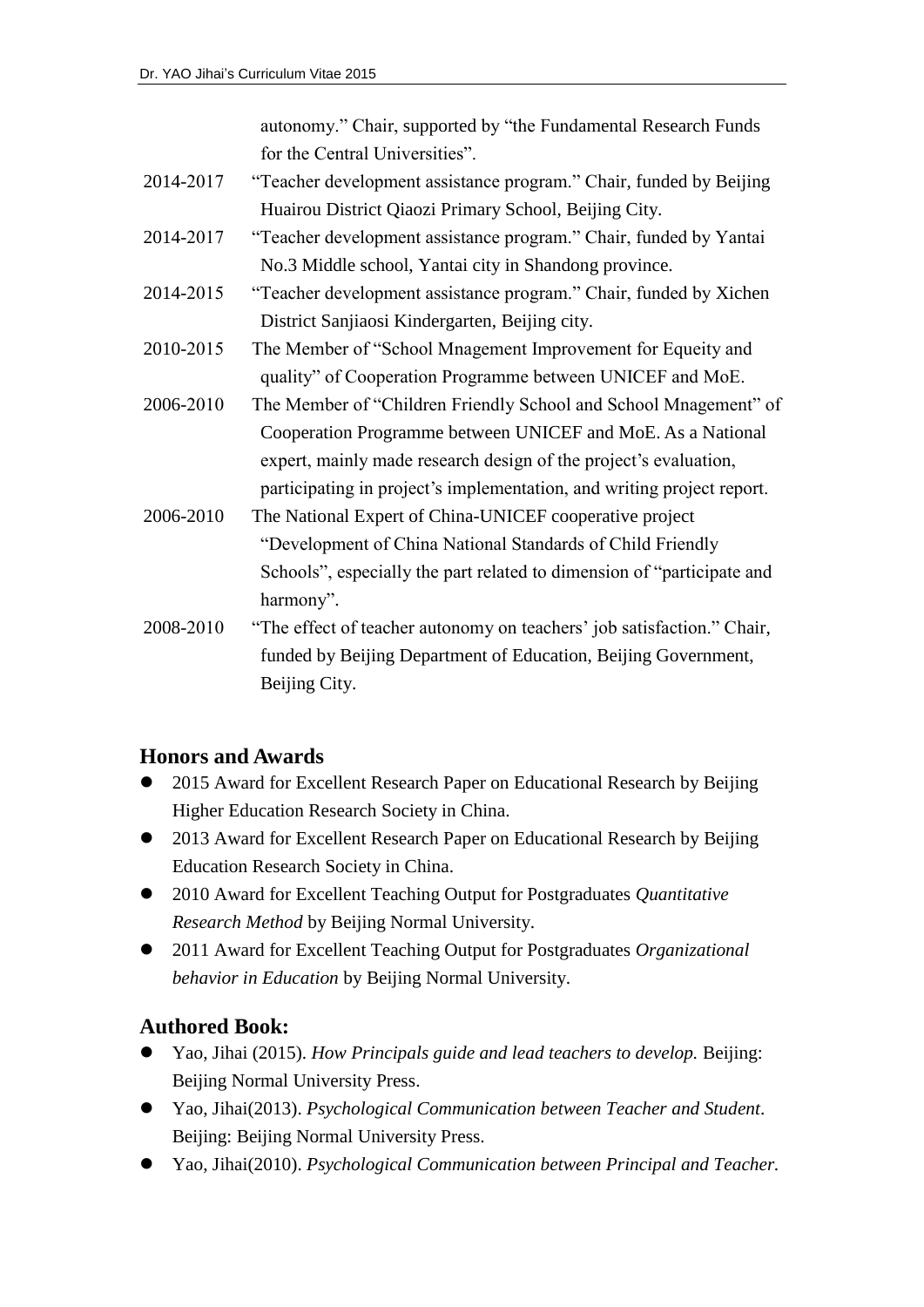Beijing: Beijing Normal University Press.

 Yao, Jihai(2009). *Construction and improvement of teachers' Professional Ethical cultivation in new period.* Beijing: Peking University Press.

#### **Academic Journal Papers:**

- 1. Yao Jihai (2014). "A Study on Different Characteristics of Teaching Autonomy of Primary and Secondary School Teachers." *Teacher Education Research (Chinese)*, Vol. 26, No. 6:31-39.
- 2. Yao Jihai (2014). "A Comparative Study between Teachers' and Parents' Focus on Students' Development." *Journal of the Chinese Society of Education (Chinese)*, 2: 48-52.
- 3. Yao Jihai (2014). "Reflection on poor students and review of teachers' views on students." *Head Teacher (Chinese)*, 7: 5-8.
- 4. Lin Lizhen, Yao Jihai (2014). "Model and Reference of Social Emotional Learning (SEL) Overseas." *Basic Education Review (Chinese)*, 11: 72-76.
- 5. Quan Jingyue, Yao Jihai (2014). "The Application Background and Analysis of the Value of Social Emotional Learning (SEL)." *Basic Education Review (Chinese)*, 17: 73-77.
- 6. Yao Jihai, Guan Haijuan (2013). "A Study of the Relationship between Elementary and Secondary School Teachers' Emotional Intelligence and Job Burnout." *Journal of Educational Studies (Chinese)*, Vol. 9, No. 3: 100-110.
- 7. Yao Jihai (2013). "Analysis and Consideration on Primary and Middle School Cell Phones Management System Abroad." *People's Education (Chinese)*, 9: 39-42.
- 8. Yao Jihai (2013). "Analysis and Reflection on Educational Research Method in Recent Ten Years in China." *Educational Research (Chinese)*, General No.398: 20-24.
- 9. Yao Jihai (2012). "Discussion on Teaching Autonomy and Innovation." *Journal of the Chinese Society of Education (Chinese)*, 8: 39-41.
- 10. Yao Jihai (2012). "Empirical Research on the New Gender Gap among Primary and Secondary School Students." *Educational Science Research (Chinese)*, 3: 51-55.
- 11. Yao Jihai, Liu Lihua (2011). "A Study on Relationship between Principal's Psychological Empowerment and Job Burnout in Primary and Middle School." *Psychological Development and Education (Chinese)*, 5: 529-525.
- 12. Yao Jihai (2011). "An Interpretation of Misleading about the Saying "Don't Let Children Lose at the Starting Line" in Psychological Perspective." *Studies in Preschool Education(Chinese)*, 12: 3-5.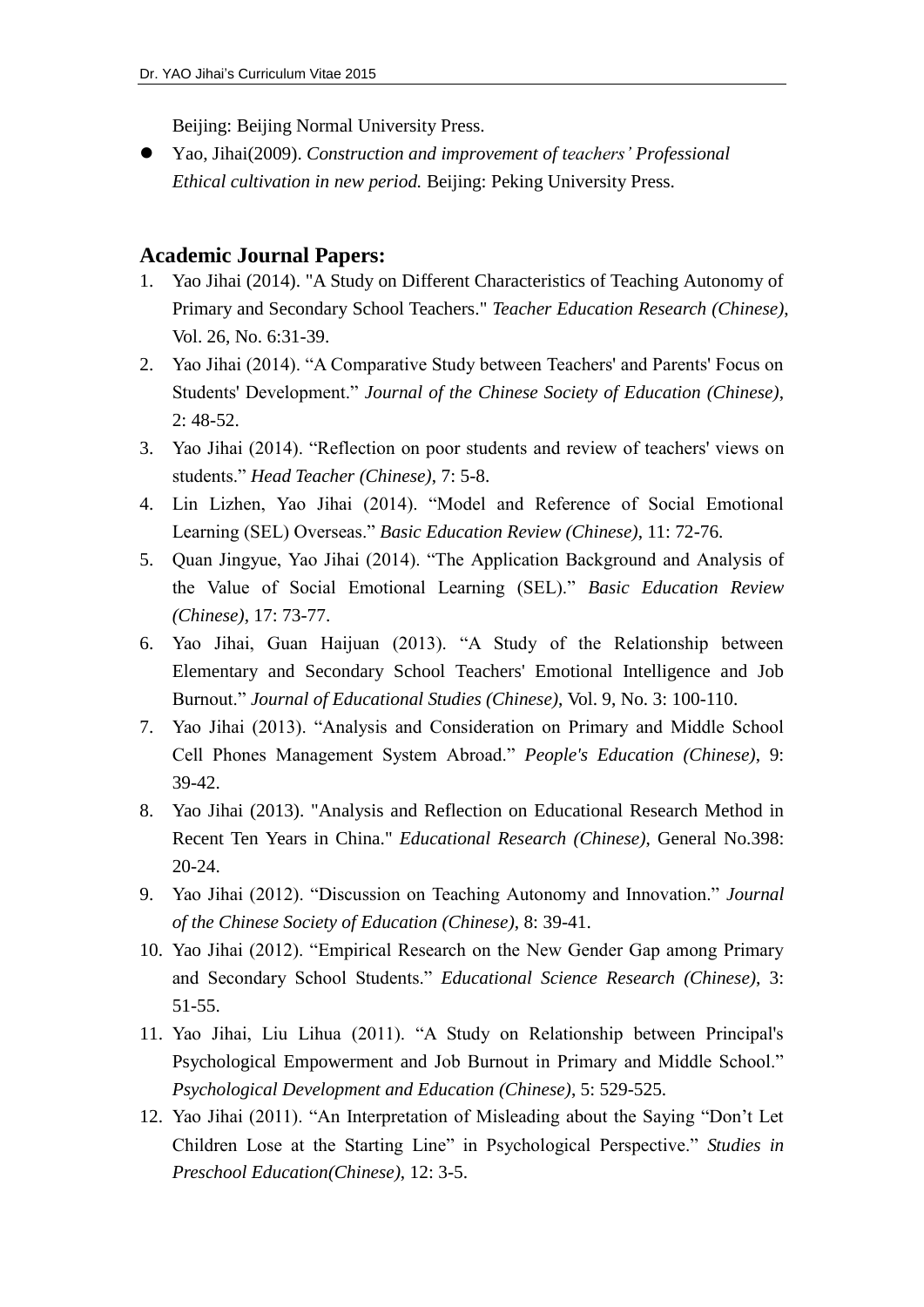- 13. Yao Jihai (2011). "Research on the Relationship between Teachers' Attitude on Checking Teaching Plans and Job Stress." *Educational Research and Experiment (Chinese)*, 3: 81-85.
- 14. Yao Jihai (2010). "From school teacher to educator: Review of Lin Chongde Oral History." *People's Education (Chinese)*, 19: 62.
- 15. Yao Jihai (2010)."Academic Orientation versus Employment Orientation: Reflections on Postgraduate Education." Journal of National Academy of *Education Administration (Chinese)*, 10: 35-38.
- 16. Yao Jihai, Shen Jiliang (2010). "Construction and Revision of Teaching Intrinsic Autonomy Questionnaire for Primary and Middle School Teachers." *Psychological Development and Education (Chinese)*, 3: 302-307.
- 17. Yao Jihai (2010). "Relationship between Secondary and Elementary School Students Attitudes of Examinations with Their Attitudes of Academic Achievement and School." *Educational Science Research (Chinese)*, 6: 58-61.
- 18. Yao Jihai, Chen Yinghua (2009). "Study on the Relationship between Students Attitude toward Examination and Learning Outcome and Academic Self-concept." *Journal of Educational Studies (Chinese)*, Vol. 5, No. 6: 91-98.
- 19. Yao Jihai (2009). "Analysis of Mistakes on Checking Teachers' Lesson Plans and School Management Strategies." *Educational Science Research (Chinese)*, 2: 40-42.
- 20. Yao Jihai, Shen Jiliang (2009). "How to Make Teachers' Love Flash?" *People's Education (Chinese)*, 17: 30-31.
- 21. Yao Jihai, Shen Jiliang (2009). "Teaching Autonomy: the Motivation of Teachers' Professional Development." *Journal of the Chinese Society of Education (Chinese)*, 6: 83-86.
- 22. Yao Jihai (2008). "Teacher Should Have Insight into Students' Mentality." *People's Education (Chinese)*, 23: 29-31.
- 23. Yao Jihai, Mao Yaqing(2008). "Rural left-behind children's academic psychology in Western China and the school management countermeasures." *Frontiers of Education in China*, Vol 3, No. 3: 535-546.
- 24. Yao Jihai, Mao Yaqing (2008). "Research on the School Work Mental Characteristics of Western Rural Parent-absent Children and Its Countermeasure of School Management." *Educational Research (Chinese),* General No. 337: 33-38.
- 25. Yao Jihai, Shen Jiliang (2007). "The Revised Scale for Teacher Autonomy in China." *Chinese Journal of Applied Psychology (Chinese)*, Vol. 13, No. 4: 329-333.
- 26. Yao Jihai (2004). "A Review of Research on Teacher Autonomy Abroad." *Studies in Foreign Education (Chinese)*, Vol 31, No. 9: 44-47.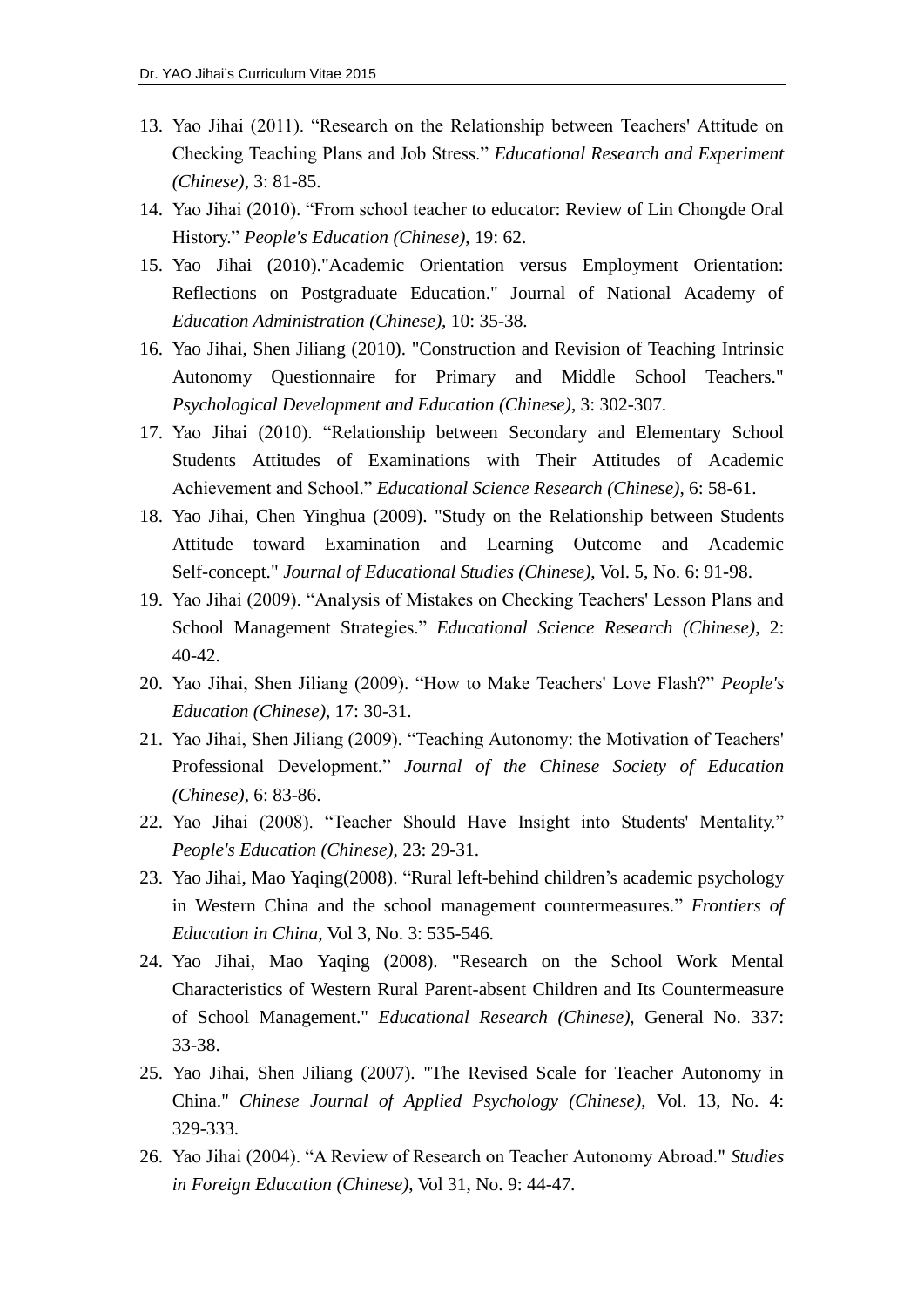- 27. Shen Jiliang, Yao Jihai (2004). "Teachers' Professional Development in Psychological Perspective." *Journal of Beijing Normal University (Social Science) (Chinese)*, General No. 181: 33-39.
- 28. Yao Jihai, Tang Dan (2005). "The Characteristics of Teacher-Student Relationship in Middle and High School: Structure, Pattern and Development." *Studies of Psychology and Behavior (Chinese)*, Vol. 3, No. 4: 275-280.
- 29. Yao Jihai, Shen Jiliang (2004). "A Study of the Relationship between Idolatry and Self-Concept of Middle School Students." *Psychological Science (Chinese)*, Vol. 27, No. 1: 55-58.
- 30. Yao Jihai (2004). "Autonomy: the Cornerstone of Teachers' Mental Health." *Beijing Education (Chinese)*, 6: 50-51.
- 31. Yao Jihai, Shen Jiliang, Zhang Caiyun (2003). "A Study on the Relationship between Idolatry and School Work Self-Concept and Achievements of Middle School Students." *Chinese Journal of Applied Psychology (Chinese)*, Vol. 9, No. 1: 18-23.
- 32. Yao Jihai, Chen Yang (2003). "Characteristic of Middle School Students' Idolatry and the Relationship between the Idolatry and Their Mental Health." *Youth Study (Chinese)*, 9: 6-10.
- 33. Yao Jihai, Shen Jiliang (2003). "The Voice of a Secondary School Student." *Class Adviser (Chinese)*, 5: 34.
- 34. Yao Jihai, Qu Zhiyong, Jing Weiying (2001). "Research on the characteristics of Middle School Students' Self-Concept and the Relationship between Self-Concept and Academic Achievement." *Psychological Development and Education (Chinese)*, 4: 57-64.
- 35. Lin Chongde, Wang Yun, Yao Jihai (2001). "The Mental Mechanism of Developmental Dyslexia in Children: A Preliminary Study." *Psychological Development and Education (Chinese)*, 4: 17-22.
- 36. Yao Jihai (2000). "The Function and Preparation of School Quiz." *Journal of Teaching and Management (Chinese)*, 3: 71-72.
- 37. Yao Jihai (1999). "Assessment of Teachers' Work Should Be Reevaluated." *Elementary and Secondary School Management (Chinese)*, 11: 41.

#### **Postgraduates Supervision:**

- 2015 Ms. Fang Boyu (2015 MPhil.) and Mr.Yu Yunsheng and Li Zhouwen (2015 M. Ed.)
- 2014 Ms. Huang Xiangxiao (2014 MPhil.) and Mr. Zhang Rui and Ms Zhang Huimin (2014 M. Ed.)
- 2013 Ms. Wang WenJuan (2013 MPhil.) and Ms. Fu Yuanyuan, Li XueFei, Zhu